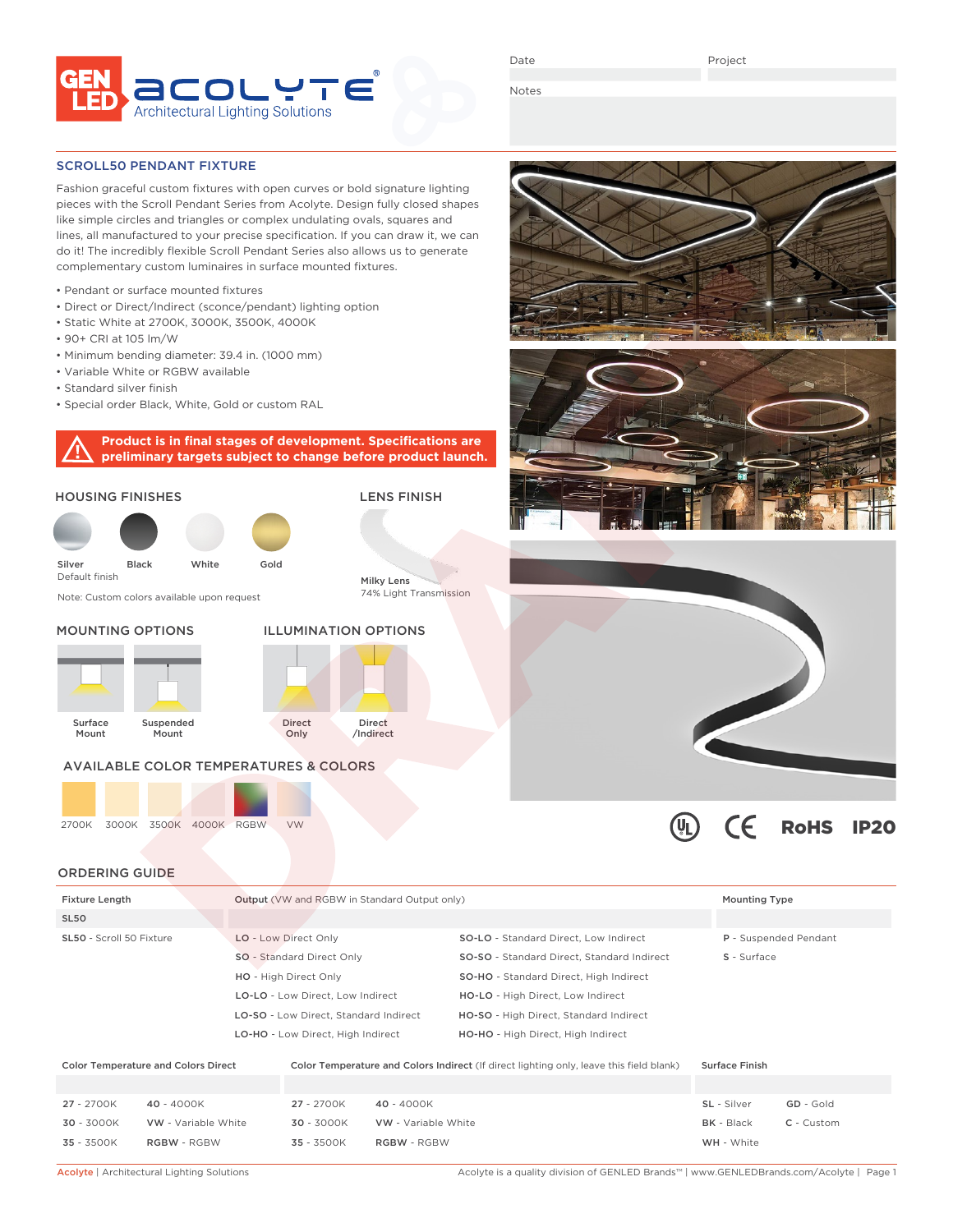

# SPECIFICATIONS

| Beam Angle                     | 110°                                                                 | 39.4 in.<br>Minimum Bending Diameter<br>For Surface and Suspended Models<br>$(1000 \, \text{mm})$ |  |  |  |  |
|--------------------------------|----------------------------------------------------------------------|---------------------------------------------------------------------------------------------------|--|--|--|--|
| Lens Type                      | Milky Lens (PMMA)                                                    |                                                                                                   |  |  |  |  |
| Length                         | Continuous lengths available. Lens max lengths are 19 ft 8 in. (6 m) | Minimum<br>39.4 in. (1000 mm)                                                                     |  |  |  |  |
| <b>Operating Voltage</b>       | Low-voltage constant current (remote driver with 100-277V AC input)  |                                                                                                   |  |  |  |  |
| Dimming                        | 0-10V, DALI                                                          |                                                                                                   |  |  |  |  |
| <b>Available Colors</b>        | 2700K, 3000K, 3500K, 4000K, VW, RGBW                                 |                                                                                                   |  |  |  |  |
| <b>Efficacy (Static White)</b> | 105 lm/W                                                             |                                                                                                   |  |  |  |  |
| Lumens (Static White)          | 665-735 lm/ft (2180-2410 lm/m)                                       |                                                                                                   |  |  |  |  |
| CRI                            | $90+$                                                                |                                                                                                   |  |  |  |  |
| <b>Certifications</b>          | UL, CE, RoHS                                                         |                                                                                                   |  |  |  |  |

### ACCESSORIES

| Coupler           | Suspended Mounting Kit (included accessory) | End Caps (included accessory) |
|-------------------|---------------------------------------------|-------------------------------|
| Part #: XXXXXX    |                                             |                               |
|                   |                                             |                               |
| <b>DIMENSIONS</b> |                                             |                               |
|                   |                                             |                               |



Acolyte does not warrant or represent that the information is free from errors or omission. The information may change without notice and Acolyte is not in any way liable for the<br>accuracy of any information printed and sto